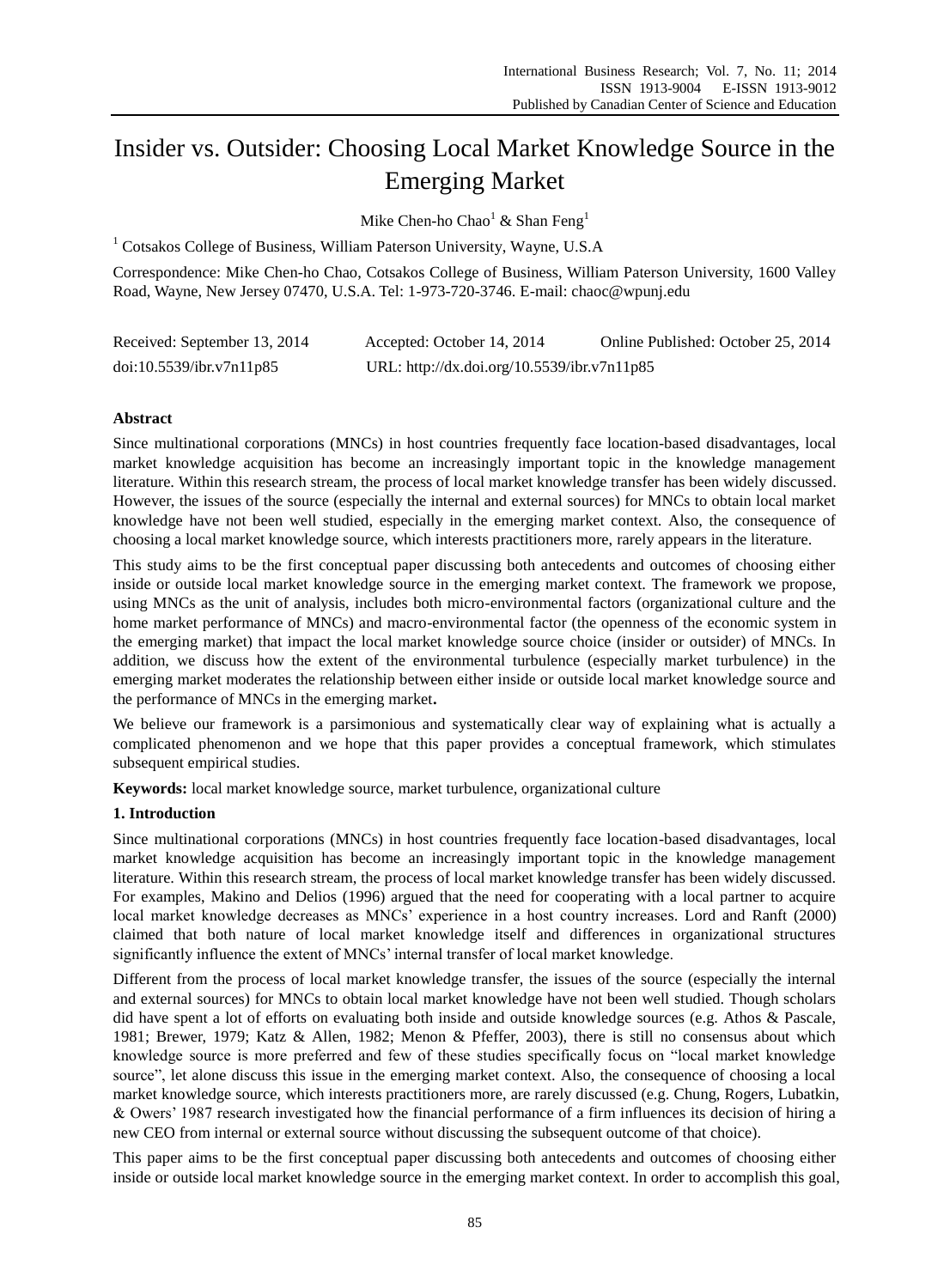the framework we present, using multinational corporations (MNCs) as the unit of analysis, includes both micro-environmental factors (organizational culture and the home market performance of MNCs) and macro-environmental factor (the openness of the economic system in the emerging market) that impact the local market knowledge source choice (insider or outsider) of MNCs. Furthermore, we discuss how the extent of the environmental turbulence in the emerging market moderates the relationship between either inside or outside local market knowledge source and the emerging market performance of MNCs.

The rest of the paper is organized as follows. First, we review relevant literature on knowledge management and insider vs. outsider, and briefly define organizational culture and the emerging market. Second, theories are used to build a conceptual framework from which propositions are developed. Finally, we present our conclusions and some implications are discussed.

#### **2. Literature Review**

The research questions of this study is how the organizational culture and home market performance influence MNCs' choice of local market knowledge source (insider or outsider) when they enter emerging markets and what will be the consequence of that choice. Obviously, knowledge, source, organizational culture, and emerging markets are four major components of above research questions. In order to facilitate our discussion, we think it is necessary to review knowledge management and insider vs. outsider literature and define organizational culture and the emerging market first which can reprove the existence of research gaps we mentioned in the introduction and serve as the base to develop propositions in the later part of this paper.

#### *2.1 Knowledge Management*

Knowledge management has been an increasingly important topic among researchers over the last few years. Some scholars even predict that the winners in tomorrow's market will be the masters of knowledge management (Arthur, 1996; Nonaka & Takeuchi, 1995). In this filed of literature, knowledge transfer process is no doubt a main subtopic. With regard to the process of knowledge transfer, literature can be divided into two dimensions: intra- and inter-organizational knowledge transfer.

Within a company, knowledge transfer provides great opportunities for units to learn mutually and cooperate with each other and it helps a firm to stimulate the creation of new knowledge and contribute to each unit's ability to innovate (e.g. Kogut & Zander, 1992; Tsai & Ghoshal, 1998). Thomas-Hunt, Ogden, & Neale's research (2003) found that socially isolated members participate in discussions and express their unique knowledge more than socially connected members do. Socially connected members emphasize more on the unique knowledge contributions of the socially isolated members than on those of their socially connected other, but more favorably evaluate their socially connected other's contributions than socially isolated members'. In addition, perceived experts are more likely to share their knowledge with other members and respect other member's unique knowledge contributions than non-experts. Tsai's empirical study (2001) revealed that companies' units which have higher absorptive capacity can produce more innovations and enjoy better performance if they are in the central network positions because of their easy access to new knowledge developed by other units. The nature of knowledge being transferred also plays a critical role in the knowledge transfer process. Szulanski (1996) argued that the major barriers to internal knowledge transfer are mostly knowledge-related factors such as the recipient's lack of absorptive capacity, causal ambiguity, and an arduous relationship between the source and the recipient.

Since the knowledge transfer process within an organization is far from trivial in the literature, it is clear that knowledge transfer occurring in an inter-organizational setting should be more complicated. Wang, Tong, and Koh (2003) developed a two-stage model describing the knowledge transfer process from MNCs to their subsidiaries and argued that parent company's expatriate competencies and willingness to transfer knowledge and subsidiary's capacity and intent to acquire knowledge influence the result of the knowledge transfer. Except in acquisitions there have been a lot of efforts spent on studying knowledge transfer within a single company, in alliances and JVs, and between independent firms (Bresman, Birkinshaw, & Nobel, 1999). One of the few studies on knowledge transfer in acquisitions is conducted by Bresman, Birkinshaw, and Nobel (1999). Their results showed that imposed one-way knowledge transfer from the acquirer to the acquired characterizes the immediate post-acquisition period. Though the quantity is low, service industries are also investigated in the literature. Grosse (1996) examined the knowledge transfer process from parent companies to foreign affiliates in five service industries and found that two major forms of knowledge transfer in service industries are training and expert transfer, and higher ownership percentage of parent firms in affiliates leads to greater knowledge transfer from parent firms to affiliates. There are some country-comparison studies. One of the examples is Kotabe, Martin, and Domoto's empirical research (2002) which found that relationship duration between buyer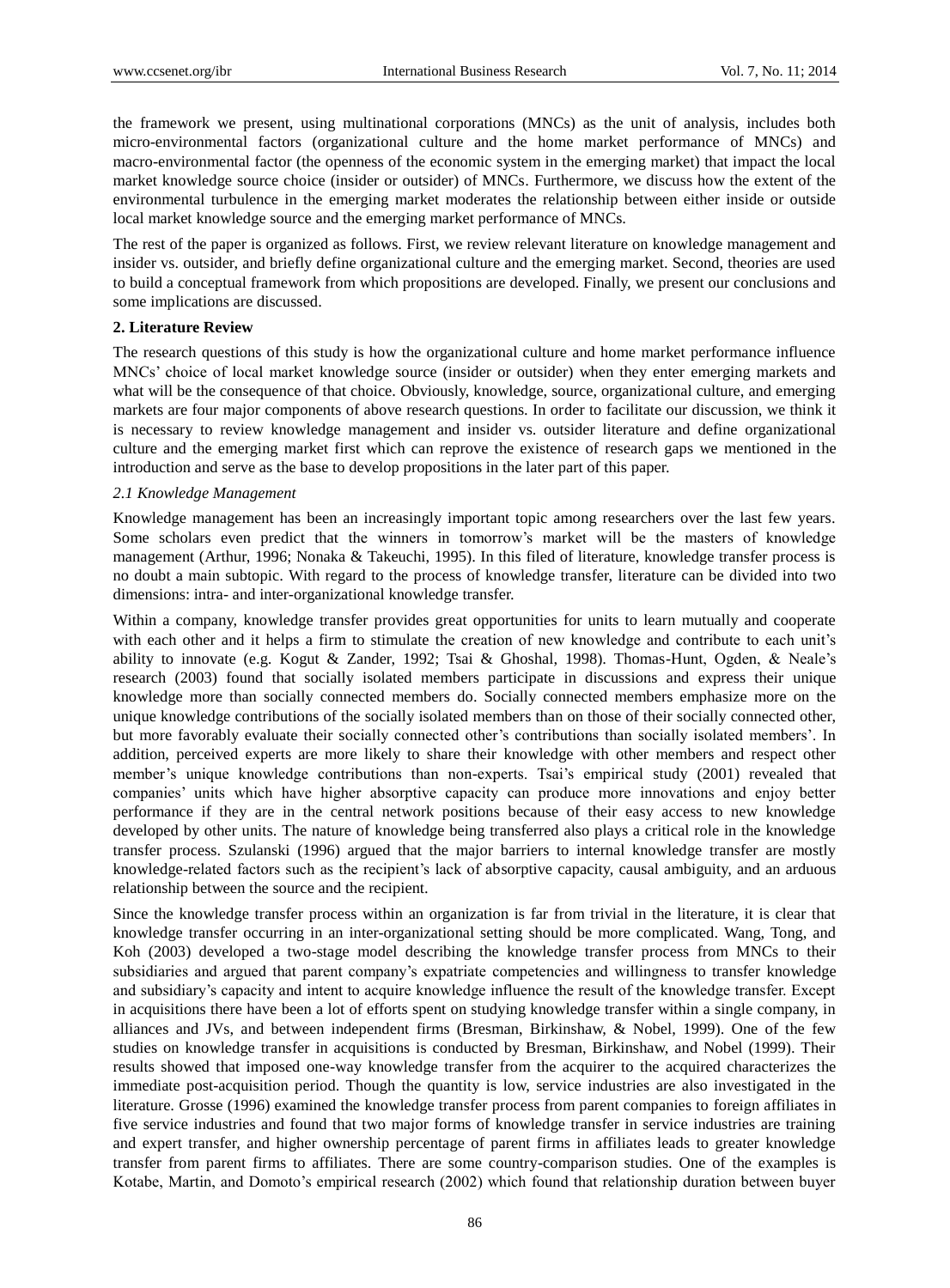and supplier in both Japanese and American automotive industries does not affect small-scale technical exchange, but higher-level technology transfer.

In agreement with what we mentioned in the introduction, knowledge transfer process, which includes local market knowledge transfer, has really been well studied by scholars. However, it is obvious that the issues of local market knowledge source, which is one of the important strategic decisions for MNCs' entering emerging markets, have not been the main focus for a long time.

#### *2.2 Insider vs. Outsider*

Though scholars have conducted many studies on inside and outside knowledge sources, there is still no consensus about which knowledge source is more preferred and few of these studies specifically focus on "local market knowledge source." Obviously, scholars in this research stream can be labeled as either advocator for insider or advocator for outsider.

#### 2.2.1 Advocator for Internal Knowledge Source

Katz and Allen (1982) argued that the "not-invented-here" (NIH) syndrome represents one of the most important reasons why companies should go for internal knowledge source, because there is a bias against ideas from the outside. Usually, managers in the same organization stick together in closely knit in-groups and they perceive internal knowledge as superior to external knowledge. Apple Computer in the early 1990s serves as a good example about this phenomenon. Managers rejected good external ideas and lived in what was widely known as their own "reality distortion field" (Burrows, 2000, p. 102). One of the few studies that compared inside and outside knowledge transfer in multiunit companies found that organizational units benefit more from the internal knowledge than from the external knowledge (Darr, Argote, & Epple, 1995). However, we need to know that transferring knowledge is not the same as valuing it. In other words, though availability increases the ease of communication between insiders which makes internal knowledge may be transferred more often than external knowledge (Darr, Argote, & Epple, 1995), it does not mean that internal knowledge is better than external knowledge.

#### 2.2.2 Advocator for External Knowledge Source

Although the theories of in-group favoritism and out-group derogation seem like supporting the NIH syndrome well (e.g. Brewer, 1979), what happened in practice frequently contradicts it. For example, US corporations and writers adored Japanese management practices a lot in the 1980s (e.g. Athos & Pascale, 1981). Managers often perceive the analysis of outside consultants more valuable than suggestions provided by inside employees, even when they both bring to an end saying the same thing (Menon & Pfeffer, 2003). Studies of inter-organizational diffusion also revealed that firms frequently transfer knowledge, strategy structures, and management practices from outsiders (e.g. Burt, 1992; Davis, 1991; Haunschild, 1993; Haveman, 1993; Mizruchi, 1992) even to the point of pursuing managerial fads and fashions (Abrahamson, 1996).

Broad preference for external knowledge in practice brings scholars to study why it looks like outside knowledge source is more preferred than inside knowledge source. They found some possible explanations for this phenomenon. For example, organizational boundaries separate an arena within which competition for promotions, status, and salaries occurs. There is a small incentive for people to adopt an insider's knowledge, because they often cannot get a lot of personal self-enhancement instead face the prospect of legitimating a direct competitor for organizational rewards. Adversely, managers are motivated to learn from competitors because they fear being outcompeted in the marketplace, and they can learn and borrow without facing the status costs of validating a direct competitor (Menon & Pfeffer, 2003).

Another explanation is though the relative availability of internal knowledge makes it easy to be transferred (Cyert & March, 1963), availability can simultaneously reduce its valuation. On the other hand, the relative difficulty of transferring external knowledge makes it scarce and unique, which increases its perceived value (Cialdini, 2001). Moreover, the flaws of internal knowledge are more visible because they can be examined more closely. In contrast, managers cannot scrutinize the ideas of outsiders as closely as they can for the inside knowledge, so the flaws of external ideas are less visible until such ideas are brought inside and actually implemented (Menon & Pfeffer, 2003).

# 2.2.3 Organizational Culture

The definition of organizational culture is diverse. According to Hellriegel, Slocum, and Woodman (1995, p. 466), "organizational culture represents a complex pattern of beliefs, expectations, ideas, values, attitudes, and behaviors shared by the members of an organization." However, Hofstede (1997) argued that though in the management literature organizational culture has often been presented as a matter of values (e.g. Peters &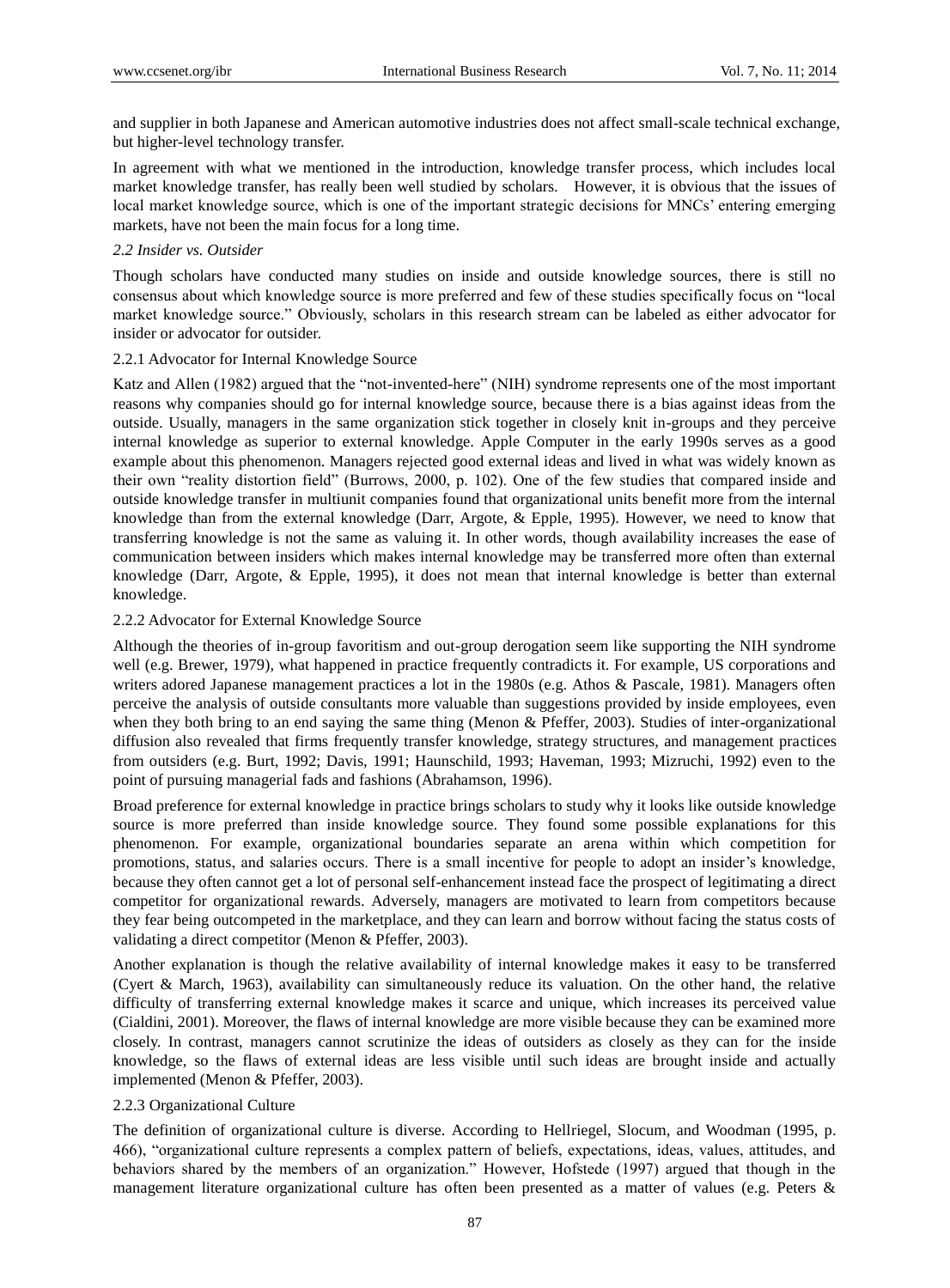Waterman, 1982), this type of definition causes confusion because the values of founders and those of the employees are not distinguished in the literature. "Founders and leaders create the symbols, the heroes and the rituals that constitute the daily practices of the organization's members. However, members have to adapt their personal values to the organization's needs, to a limited extent only…The values of employees cannot be changed by the employers, because they were acquired when the employers were children" (P. 490). Though different definitions of organizational culture are provided by Hofstede and other management researchers, there is still some consensus among them, which is organizational culture, rather than national culture, is manageable.

In this paper, we adopt Hofstede's definition (1997). It means five dimensions of organizational culture: process versus result-oriented, job versus employee-oriented, professional versus parochial, tightly versus loosely-controlled, and pragmatic versus normative will be included in our discussion. We will further define these dimensions later in the proposition part.

#### *2.3 Emerging Market*

According to Hoskisson, Eden, Lau, and Wright (2000), emerging markets are markets that are growing fast economically but structurally volatile in the course of economic liberalization and transformation. Some example markets are Russia, China, Brazil, South Africa, etc. MNCs may be interested in the promise of fast growing emerging markets, but they need to be cautious when evaluating potential investments there. In fact, emerging-market investments are exposed to additional risks, including accelerated inflation, exchange rate fluctuations, adverse repatriation laws and fiscal measures, and macroeconomic and political distress. These risks definitely call for a different approach to invest in the emerging market (Goedhart & Haden, 2003).

## **3. Conceptual Framework and Propositions**

## *3.1 Organizational Culture and MNCs' Local Market Knowledge Source Choice*

There are actually six dimensions of organizational culture in Hofstede's definition (1997). However, we exclude one dimension, open system versus closed system cultures, because it is tautological to discuss it in the proposition (By definition, open system culture is a culture which prefers external communication; closed system culture is a culture which prefers internal communication).

Process-oriented culture is dominated by technical and bureaucratic routines and result-oriented culture is dominated by a common concern for outcomes (Hofstede, 1997). This dimension can be seemed as concerning the culture's degree of homogeneity. In process-oriented culture, members of MNCs perceive their work in about the same way. However, in resulted-oriented culture, everyone looks at his or her practice differently. Compared to inside local market knowledge, outside local market knowledge is usually more different than MNCs' existing knowledge and is easier being accepted by result-oriented culture. Thus,

# *P1a: MNCs with result-oriented organizational culture will acquire more outside local market knowledge than MNCs with process-oriented culture do.*

Job-oriented culture assumes that the only responsibility for employees is their job performance. On the other hand, employee-oriented culture assumes a broad responsibility for companies, which is their employees' well-being (Hofstede, 1997). In order to take care of its employees first, internal local market knowledge will have priority to be accepted in employee-oriented culture since employees whose suggestions being adopted will be rewarded. Thus,

## *P1b: MNCs with job-oriented organizational culture will acquire more outside local market knowledge than MNCs with employee-oriented culture do.*

In the company with professional culture, members primarily identify themselves with their profession. On the other hand, members in the parochial-culture company derive their identity from the organization where they work (Hofstede, 1997). Since external local market knowledge is definitely from units outside the walls of MNCs, MNCs with parochial culture is less likely to accept local market knowledge provided by outsiders. Thus,

# *P1c: MNCs with professional organizational culture will acquire more outside local market knowledge than MNCs with parochial culture do.*

The dimension of tightly versus loosely controlled culture deals with the degree of formality and punctuality within the company. Tightly controlled culture is more formal and regular than loosely controlled one (Hofstede, 1997). Since internal local market knowledge usually follows a MNC's old thinking process, it is more likely for a MNC with tightly controlled culture to accept it. Thus,

*P1d: MNCs with loosely controlled organizational culture will acquire more outside local market knowledge*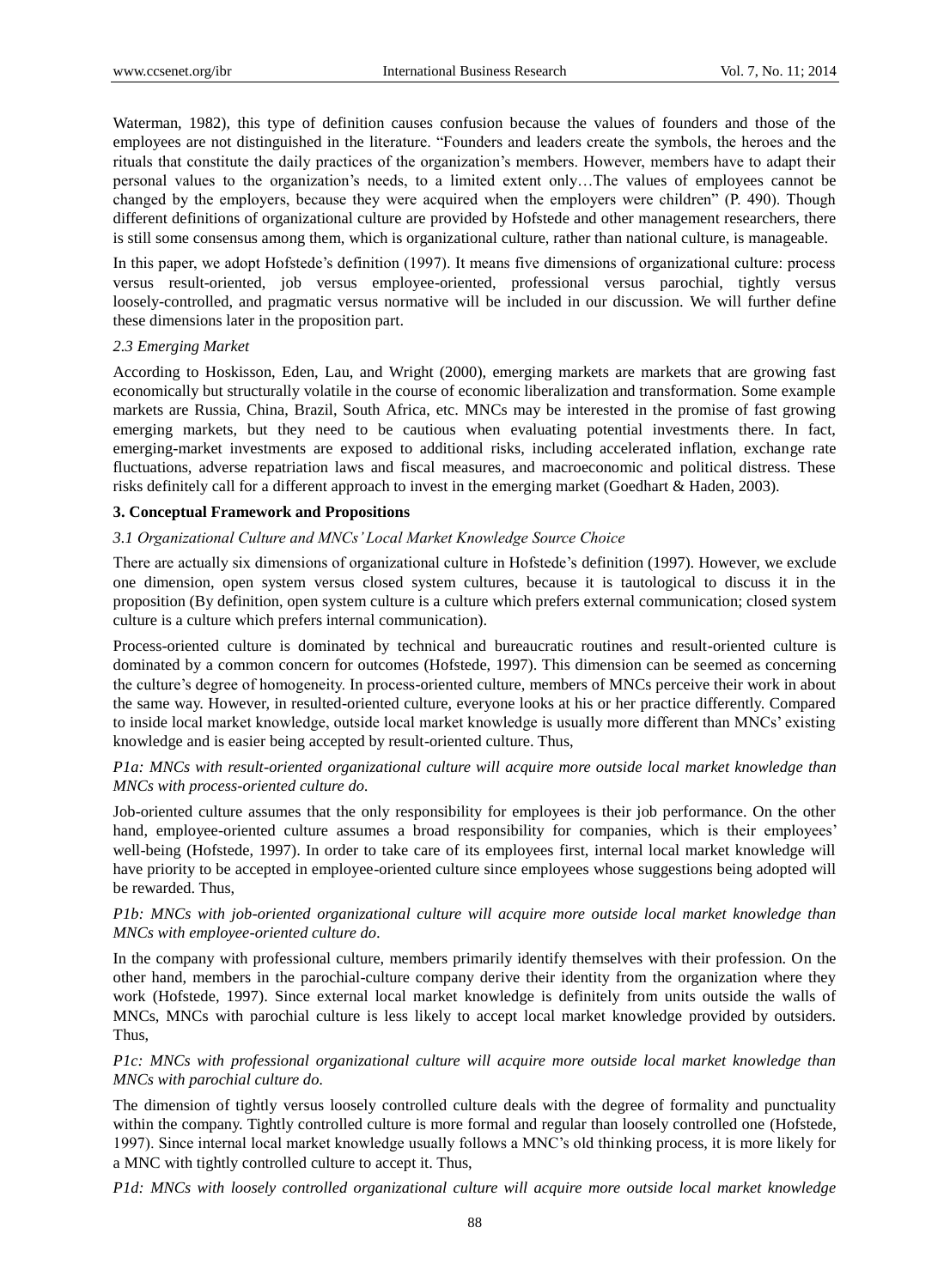## *than MNCs with tightly controlled culture do.*

Pragmatic culture is more flexible of dealing with the environment, in particular with customers than normative culture is. Thus, external local market knowledge is more likely to be accepted by a MNC with a pragmatic culture.

## *P1e: MNCs with pragmatic organizational culture will acquire more outside local market knowledge than MNCs with normative culture do.*

## *3.2 Home Market Performance of MNCs and MNCs' Local Market Knowledge Source Choice*

There is an agreement among scholars that bad-performance companies often need to hire outside CEOs because they are more likely to be able to change existing strategies and values that caused the current problems than insiders. The reason is that outsiders are able to take decisive action to turn around a bad situation, while insiders are probably to be slow in recognizing the urgency of current problems and may pursue the old strategies that are no longer effective (Chung et al., 1987). The same logic can be applied to MNCs' choice of local market knowledge source in the emerging market. MNCs with worse home market performance are more likely to acquire outside local market knowledge since they have lost their confidence on their own knowledge source. It is worthy to note that though in Chung et al.'s study (1987) they measured corporate performance by measuring changes in profitability and stock price, in this paper either home or emerging market performance of MNCs is a general concept due to its theoretical nature. In other words, the market performance of MNCs can refer to financial, marketing, or both performances. Thus,

*P2: MNCs with worse home market performance will acquire more outside local market knowledge.*

## *3.3 The Moderating Effect of Openness of the Economic System in the Emerging Market*

According to Tellis, Stremersch, and Yin (2003), *openness of the economic system in the emerging market* could be defined as the extent to which the market is involved in international trade. Since the definition of emerging markets is not clear compared to those of developed or newly industrial countries (Glen, Lee, & Singh, 2003), the variance of the countries categorized in the emerging market is large. So, some emerging markets involve more in international trade than others (Goedhard & Haden, 2003). Since emerging markets which involve more in international trade have greater opportunities to communicate and learn mutually from developed countries, they know the importance of establishing governmental or private mechanism which can attract and help foreign companies' businesses to and in their markets (Goedhard & Haden, 2003). So, in these markets, it is easier for MNCs to get external local market knowledge. Adversely, in the closer economic system, even MNCs want to access outside local market knowledge, they cannot do it due to the lack of availability. Thus,

## *P3: More open the economic system in the emerging market is, the easier for MNCs to access outside local market knowledge.*

# *3.4 The Moderating Effect of Environmental Turbulence in the Emerging Market on the Relationship between MNCs' Local Market Knowledge Source Choice and Their Emerging Market Performance*

The choice of local market knowledge source constitutes the basic ingredients of emerging market performance of MNCs (Sheremata, 2000; Van de Ven, 1980, 1986). This link is based on the resource-based view of the firm (Barney, 1991). Per this view, the choice of local market knowledge source is intangible and higher-order capability that enables a firm to perform critical activities better than its competitors. Doing business in developed countries is totally different from doing it in the emerging market. Like what Goedhart and Haden mentioned (2003), emerging-market investments are exposed to additional risks, including accelerated inflation, exchange rate fluctuations, adverse repatriation laws and fiscal measures, and macroeconomic and political distress, and these risks definitely call for a different approach to investment. Because of these risks or differences, MNCs cannot totally control the trend in the emerging market and need to depend more on local partners, which have more accurate local market knowledge.

By acquiring external local market knowledge, the choice of outside local market knowledge may promote faster learning and competence development of MNCs in the emerging market. This learning may enhance the development of knowledge of customer requirements. Further, the choice of external local market knowledge makes it likely that MNCs will introduce products, which contain ideas about market that may be more advanced than what competing products have. Thus, MNCs able to acquire a large amount of external local market knowledge faster is more likely to get high-quality knowledge that allows MNCs to solve problems associated with the performance requirements of customers such as reliability and durability, and to do so in a timely manner. It follows that external local market knowledge in the emerging market increases MNCs' market performance (Brown & Eisenhardt, 1995).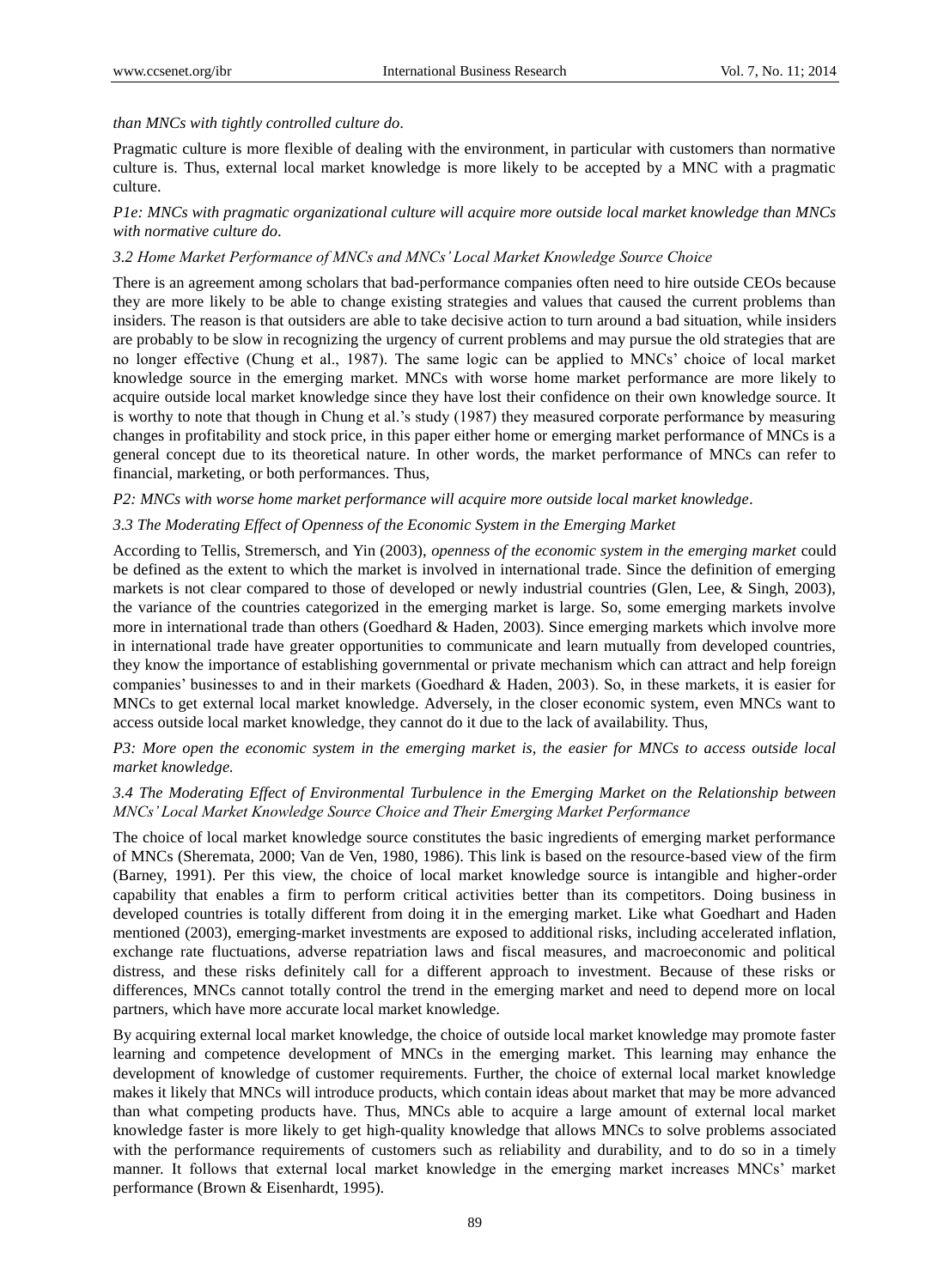## *P4: MNCs which acquire more local market knowledge from external source will have better emerging market performance.*

In most of the cases, a MNC having the ability to introduce a new product meeting more customer expectations than its competitors has greater opportunity to win the market. However, these cases may not be true anymore under the emerging market. As we mentioned before, it is more complicated for MNCs operating in the emerging market than in the developed or newly industrial countries, because emerging markets have different attributes, and usually we call these differences "environmental turbulence." *Environmental turbulence* includes technology and market turbulences. Technology turbulence is defined as the rate of change associated with new product technologies, and market turbulence is defined as the rate of change associated with the composition of customers, customer preferences, and competitor strategies (Jaworski & Kohli, 1993). In this paper, because we are looking at local market knowledge, we just take market turbulence into account. So, the contribution of external local market knowledge to MNCs' emerging market performance becomes depending on the amount of turbulence in the emerging market. The moderating impact of turbulence exists in these markets because learning processes take MNCs time to adjust to changes in the environment. In other words, in turbulent environments, identifying customer needs and translating them into technical specifications become more complex. Even companies with satisfying new product, their advantages will be offset as quickly as customer composition, customer preference, and competitor strategies change. With these turbulences, MNCs' market performance will be negatively moderated even they have better ideas of customers in the emerging market. Thus,

*P5: Proposition 4 will be negatively moderated by the market turbulence in the emerging market.*

#### **4. Implications and Conclusions**

Organizational culture is "manageable" because it is composed of practices rather than value (Hofstede, 1997). So, given that outside local market knowledge source is more useful for MNCs entering turbulent environments, senior managers should try to make their companies' organizational culture more result-oriented, job-oriented, professional-oriented, loosely-controlled, and pragmatic which are more suitable for acquiring outside local market knowledge in the emerging market. It is worthy to reemphasize the importance of conducting accurate and comprehensive host market research before MNCs decide to enter foreign markets, because the extent of environmental turbulence of these unfamiliar markets can unexpectedly damage a good product's market performance.

Consistent with its purpose, this study develops a more complicated (including both micro- and macro-environmental antecedents and specially discussing the performance variable), yet more refined understanding of MNCs' choice of local market knowledge source. Also, different from previous work, this study focuses on the emerging market context characterized by turbulent environments. All of these contributions make this paper represent a worthwhile extension of the research published to date.

We believe our framework is a parsimonious and systematically clear way of explaining what is actually a complicated phenomenon. However, it will not be surprising that some scholars critique this study of not taking all possible influences into account. For examples, individual decision makers' characteristics (e.g. educational background) and market conditions (e.g. the degree of competition in the marketplace) might impact MNCs' choice of local market knowledge source (Menon & Pfeffer, 2003). Moreover, the correlation between the home market performance of MNCs and their host market performance could be high which impedes the accuracy of our propositions about the relationships among local market knowledge source, host market performance, and environmental turbulence. Further research needs to be done to make this framework more comprehensive and special attention should be paid to the correlation problem between MNCs' home and host market performance. In addition, though we assume the "choice" reflects a firm's "preference" for a certain knowledge source, the differentiation between these two concepts should be delineated. Sometimes a knowledge source could be preferred but finally not be chosen by a company because of availability or other reasons. This topic is not included in this paper but should be discussed by scholars in the future.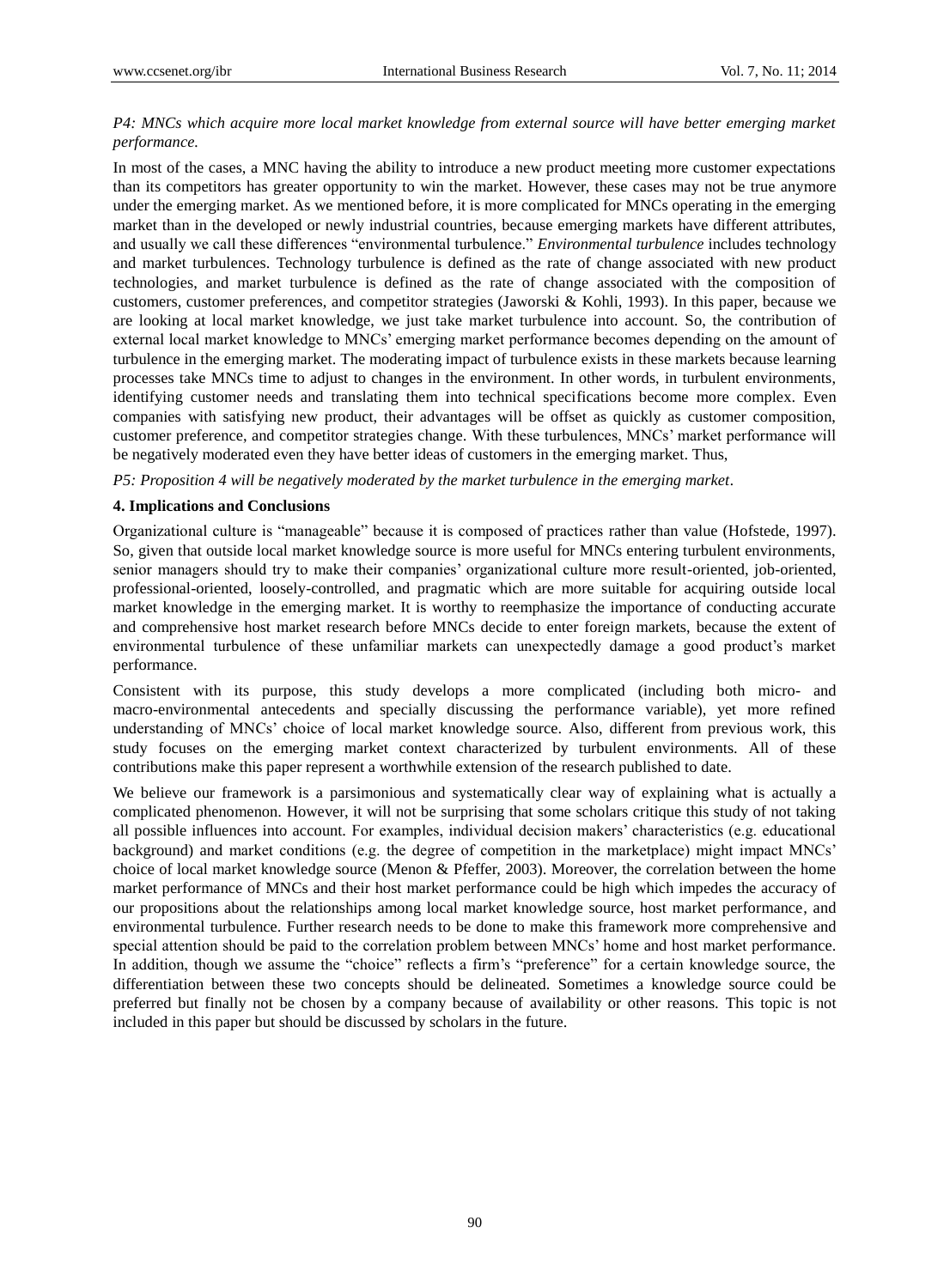

Figure 1. Framework of antecedents and outcomes of local market knowledge source choice in the emerging market

In conclusion, we believe that local market knowledge source choice has considerable potential for further research. There is a need for empirical tests of local market knowledge source choice and more detailed examination of the concepts and relationships we present in this paper. We hope that this paper provides a conceptual framework, which stimulates subsequent studies.

#### **References**

- Abrahamson, E. (1996). Management fashion. *Academy Management Review, 21,* 254–285. http://dx.doi.org/10.2307/258636
- Arthur, W. B. (1996). Increasing returns and the new world of business. *Harvard Business Review, 74*(4), 100– 110.
- Athos, A. G., & Pascale, R. T. (1981). *The art of Japanese management*. New York: Simon and Schuster.
- Barney, J. B. (1991). Firm resources and sustainable competitive advantage. *Journal of Management, 17,* 99–120. http://dx.doi.org/10.1177/014920639101700108
- Bresman, H., Birkinshaw, J., & Nobel, R. (1999). Knowledge transfer in international acquisitions. *Journal of International Business Studies, 30*(3), 439–462. http://dx.doi.org/10.1057/palgrave.jibs.8490078
- Brewer, M. B. (1979). Ingroup bias in the minimal intergroup situation: A cognitive-motivational analysis. *Psychological Bulletin, 86,* 307–324. http://dx.doi.org/10.1037/0033-2909.86.2.307
- Brown, S., & Eisenhardt, K. (1995). Product development: Past research, present findings, and future directions. *Academy of Management Review, 20*(April), 343–378. http://dx.doi.org/10.5465/AMR.1995.9507312922
- Burrows, P. (2000). Apple; Yes, Steve, you fixed it. Congrats! Now what's act two? *Business Week*, *3692,* 102– 112.
- Burt, R. S. (1992). *Structural holes*. Cambridge, MA: Harvard University Press.
- Chung, K. H., Rogers, R. C., Lubatkin, M., & Owers, J. E. (1987). Do insiders make better CEOs than outsiders? *The Academy of Management Executive*, *1*(3), 323–329.
- Cialdini, R. B. (2001). *Influence*. Needham Heights, MA: Allyn & Bacon.
- Cyert, R. M., & March, J. G. (1963). *A behavioral theory of the firm*. Englewood Cliffs, NJ: Prentice-Hall.
- Darr, E. D., Argote, L., & Epple, D. (1995). The acquisition, transfer, and depreciation of knowledge in service organizations: Productive in franchises. *Management Science, 41,* 1750–1762.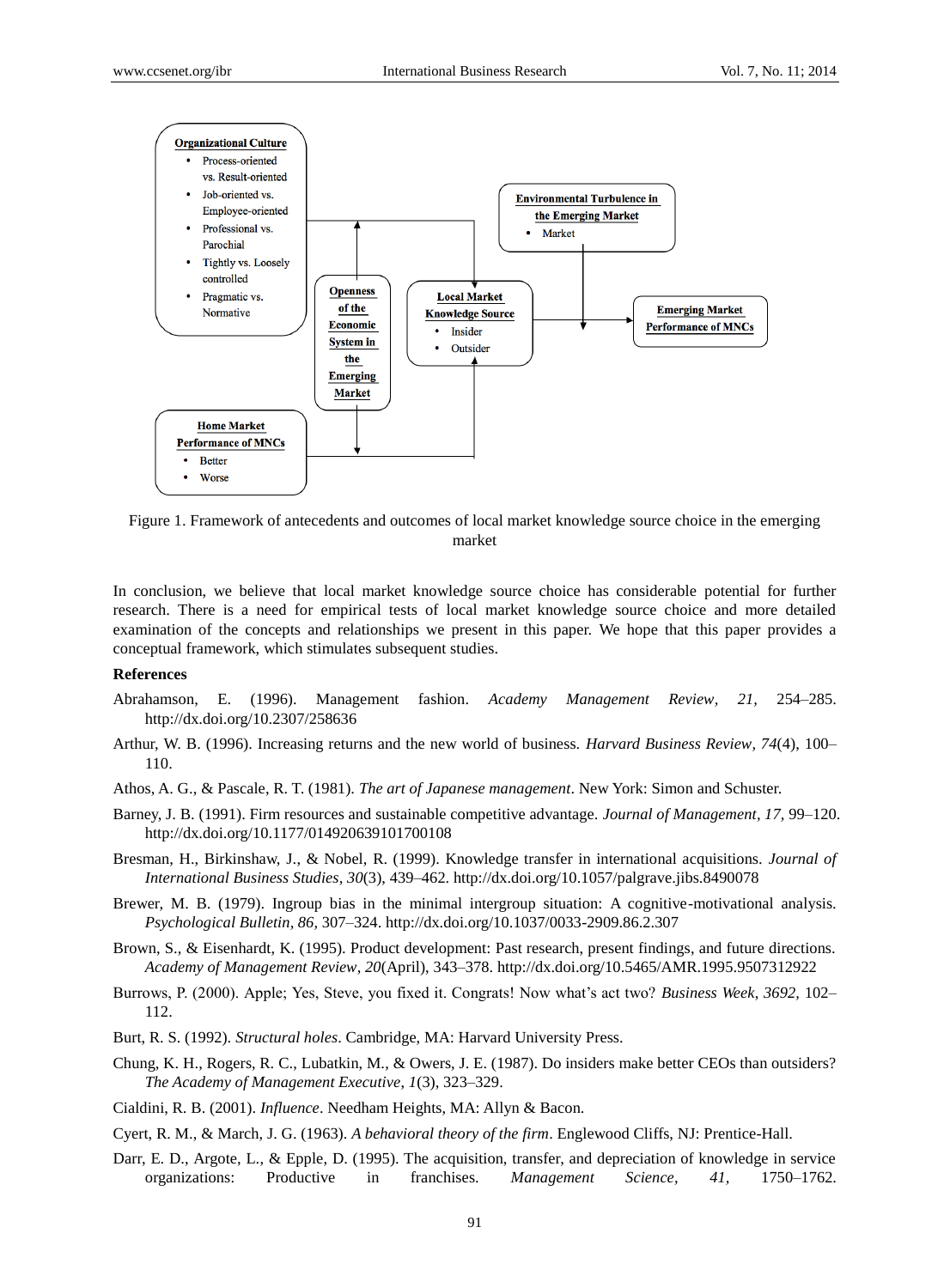http://dx.doi.org/10.1287/mnsc.41.11.1750

- Davis, G. F. (1991). Agents without principles? The spread of the poison pill through the intercorporate network. *Administrative Science Quarterly*, *36,* 583–613. http://dx.doi.org/10.2307/2393275
- Glen, J., Lee, K., & Singh, A. (2003). Corporate profitability and the dynamics of competition in emerging markets: A time series analysis. *The Economic Journal*, *113*(November), 465–484. http://dx.doi.org/10.1046/j.0013-0133.2003.00165.x
- Goedhart, M. H., & Haden, P. (2003). Emerging markets aren't as risky as you think. *McKinsey Quarterly*, *4*, 66–73.
- Grosse, R. (1996). International technology transfer in services. *Journal of International Business Studies, 27*(4), 781–800. http://dx.doi.org/10.1057/palgrave.jibs.8490153
- Haunschild, P. R. (1993). Interorganizational imitation: The impact of interlocks on corporate acquisition activity. *Administrative Science Quarterly, 38,* 564–592. http://dx.doi.org/10.2307/2393337
- Haveman, H. A. (1993). Follow the leader: Mimetic isomorphism and entry into new markets. *Administrative Science Quarterly, 38,* 593–627. http://dx.doi.org/10.2307/2393338
- Hellriegel, D., Slocum, J. W. Jr., & Woodman, R. W. (1995). *Organizational behavior*. St. Paul, MN: West Publishing Company.
- Hofstede, G. (1997). The business of international business is culture. In H. Vernon-Wortzel & L. H. Wortzel (Eds.), *Strategic management in a global economy*. New York: John Wiley and Sons.
- Hoskisson, R. E., Eden, L., Lau, C. M., & Wright, M. (2000). Strategy in emerging economies. *Academy of Management Journal*, *43*(3), 249–267.
- Jaworski, B. J., & Kohli, A. K. (1993). Market orientation: Antecedents and consequences. *Journal of Marketing*, *57*(July), 53–70. http://dx.doi.org/10.2307/1251854
- Katz, R., & Allen, T. J. (1982). Investigating the not invented here (NIH) syndrome: A look at the performance, tenure, and communication patterns of 50 R&D project groups. *R&D Management*, *121,* 7–19. http://dx.doi.org/10.1111/j.1467-9310.1982.tb00478.x
- Kogut, B., & Zander, U. (1992). Knowledge of the firm, combinative capabilities, and the replication of technology. *Organization Science*, *3,* 383–397. http://dx.doi.org/10.1287/orsc.3.3.383
- Kotabe, M., Martin, X., & Domoto, H. (2003). Gaining from vertical partnerships: Knowledge transfer, relationship duration and supplier performance improvement in the U.S. and Japanese automotive industries. *Strategic Management Journal*, *24*(4), 293–316. http://dx.doi.org/10.1002/smj.297
- Lord, M. D., & Ranft, A. L. (2000). Organizational learning about new international markets: Exploring the internal transfer of local market knowledge. *Journal of International Business Studies*, *31*(4), 573–589. http://dx.doi.org/10.1057/palgrave.jibs.8490923
- Makino, S., & Delios, A. (1996). Local knowledge transfer and performance: Implications for alliance formation in Asia. *Journal of International Business Studies*, *27*(5), 905–927. http://dx.doi.org/10.1057/palgrave.jibs.8490156
- Menon, T., & Pfeffer, J. (2003). Valuing internal vs. external knowledge: Explaining the preference for outsiders. *Management Science*, *49*(4), 497–513. http://dx.doi.org/10.1287/mnsc.49.4.497.14422
- Mizruchi, M. S. (1992). *The structure of corporate political Action: Interfirm relationships and their consequences*. Cambridge, MA: Harvard University Press.
- Nonaka, I., & Takeuchi, H. (1995). *The knowledge-creating company*. New York: Oxford University Press.
- Peters, T. J., &Waterman, R. H. (1982). *In search of excellence: Lessons from America's best-run companies*. New York: Harper & Row.
- Sheremata, W. A. (2000). Centrifugal and centripetal forces in radical new product development under time pressure. *Academy of Management Review*, *25,* 389–408. http://dx.doi.org/10.2307/259020
- Szulanski, G. (1996). Exploring internal stickiness: Impediments to the transfer of best practice within the firm. *Strategic Management Journal, 17,* 27–43. http://dx.doi.org/10.1002/smj.4250171105
- Tellis, G. J., Stremersch, S., & Eden, Y. (2003). The international takeoff of new products: The role of economics, culture, and country innovativeness. *Marketing Science, 22*(2), 188–208.